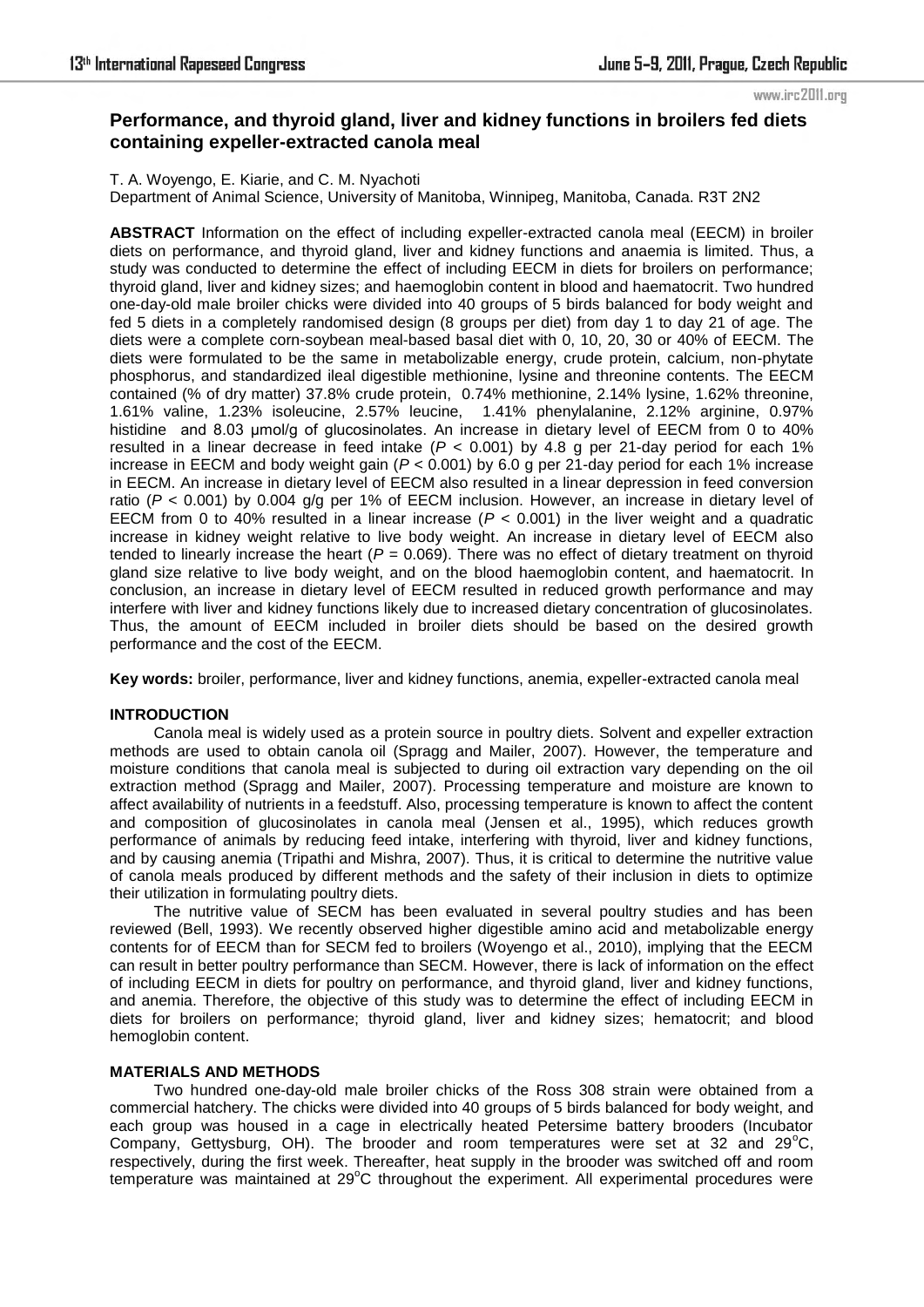reviewed and approved by the University of Manitoba Animal Care Protocol Management and Review Committee and birds were handled in accordance with the guidelines described by the Canadian Council on Animal Care (CCAC, 1993).

The experimental diets included a complete corn-soybean meal-based basal diet with 0, 10, 20, 30 or 40% of EECM (Table 1). The diets were formulated to meet NRC (1994) nutrient requirements. The EECM was obtained from Viterra Canola Processing, Ste. Agathe, Manitoba. The 5 experimental diets were fed to the 40 groups (8 groups per diet) of birds from day 1 to day 21 of age. During the experimental period, feed and water were offered for ad libitum intake, and the feed consumption and body weight of the birds were monitored weekly for calculation of body weight gain, voluntary feed intake and feed conversion ratio. On the last day of the study, 1 bird from each cage was randomly selected, weighed and euthanized by cervical dislocation. Blood samples were immediately obtained from the euthanized birds via heart (when it was still pumping) puncture into vacutainer tubes (BD Vactainer® , Becton Dickinson & Co, Franklin Lakes, NJ) for determination of hematocrit and blood hemoglobin content. The thyroid glands, livers and kidneys were also obtained from the euthanized birds and weighed.

Diet and EECM samples were analyzed for dry matter (DM) and crude protein (CP) (N \* 6.25) and amino acids. The EECM sample was further analyzed for glucosinolates content. The DM, CP and amino acids were analyzed using procedures that have previously been described by Woyengo et al. (2010). The glucosinolates composition of EECM was determined by gas chromatography (POS Pilot Plant Corp, Saskatoon, Saskatchewan, Canada) as described by Daun and McGregor (1981). Blood hematocrit was determined in a micro-capillary centrifuge. Blood hemoglobin content was determined by a hemoglobinometer (K2 6047 Coulter Hemoglobinometer, Coulter Diagnostics, Hialeah, FL). Data were subjected to analysis of variance using the GLM procedure (SAS software release 9.1, SAS Inst., Inc., Cary, NC) in a completely randomized design. Linear and quadratic contrasts for equally spaced levels were performed to assess the effect of increasing dietary level of the EECM.

### **RESULTS AND DISCUSSION**

The EECM contained (% of DM) 37.8% crude protein, 0.74% methionine, 2.14% lysine, 1.62% threonine, 1.61% valine, 1.23% isoleucine, 2.57% leucine, 1.41% phenylalanine, 2.12% arginine, 0.97% histidine and 8.03 μmol/g of glucosinolates (data not shown). The total glucosinolates content in the EECM used in the present study was lower than the values reported by Seneviratne et al. (2010; 14.2 *μ*mol/g), but higher than the values reported by Spragg and Mailer (2007; 5.26 *μ*mol/g) for EECM. Dietary EECM linearly reduced (*P* < 0.001) body weight gain of birds (Table 2), which could partly have been due to reduced ( $P < 0.001$ ) feed intake (Table 2). Glucosinolates and sinapine that are present in canola meal can reduce voluntary feed intake (Tripathi and Mishra, 2007). The reduced body weight EECM could also have partly been due to increased liver and kidney metabolic activities as evidenced by the increase in liver and kidney sizes due to EECM. The increased metabolic activities in liver and kidney results in increased utilization of various nutrients for maintenance at the expense of tissue deposition (Bauman et al., 1988), leading to reduced growth performance. Newkirk and Classen (2002) similarly reported reduced body weight of broilers due to dietary SECM.

Dietary EECM linearly increased (*P* < 0.001) liver weight relative to the live body weight (Table 2), which could have been due to increased activity of detoxification enzymes as a result of absorption of gut microbial degradation products of glucosinolates. Glucosinolate degradation products are toxic and increase the activity of hepatic detoxification enzymes, leading to increased liver size (Tanii et al., 2008). Dietary EECM quadratically increased kidney weight relative live body weight (*P* = 0.020), which could also have been due to increased activity of detoxification enzymes by the glucosinolate degradation products. Dietary EECM tended to increase (*P* = 0.069) heart weight relative to live body weight, which is indicative of chronic heart failure due to EECM. However, EECM did not affect the size of thyroid gland, and blood haemoglobin and hematocrit, implying that glucosinolates in the EECM neither interfered with thyroid function nor caused anemia.

In conclusion, dietary EECM reduced broiler growth performance and may adversely interfere with liver and kidney functions in broilers likely due to increased dietary concentration of glucosinolates. Therefore, the amount of EECM included in broiler diets should be based on the desired growth performance and the cost of the EECM.

### **REFERNCES**

**Bauman, P. F., K. Smith, and T. M. Bray. 1988**. The effect of dietary protein and sulfur amino acids on hepatic glutathione concentration and glutathione-dependent enzyme activities in the rat. Can. J. Physiol. Pharmacol. 66:1048-1052.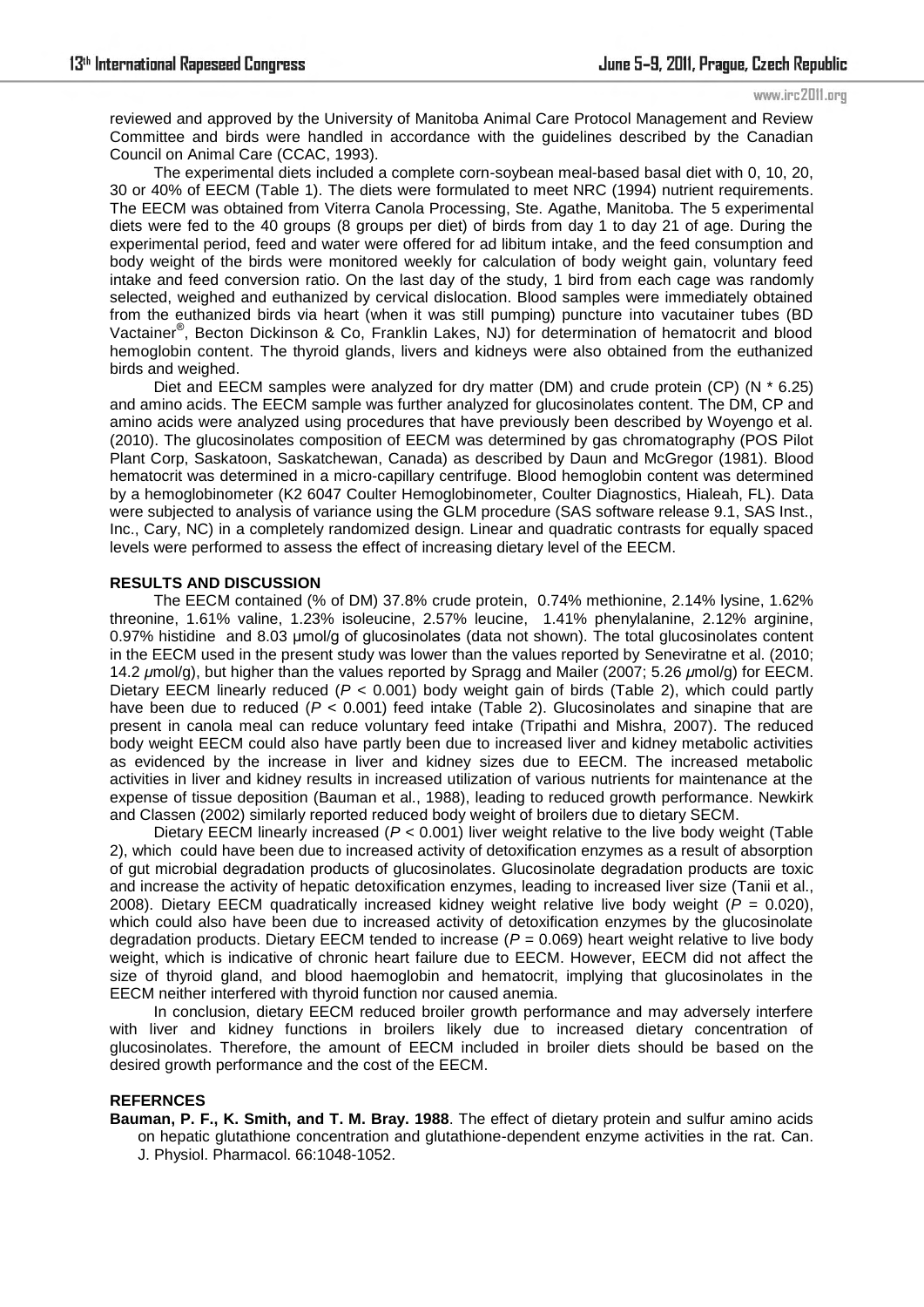**Bell, J. M. 1993.** Factors affecting nutritional value of canola meal: review. Can. J. Anim. Sci. 73:679- 697.

**Canadian Council on Animal Care. 1993.** Guide to the Care and Use of Experimental Animals. Vol. 1. Can. Counc. Anim. Care, Ottawa, Ontario, Canada.

**Daun, J. K., and D. I. McGregor. 1981.** Glucosinolate analysis of rapeseed (canola). Method of the Grain Research Laboratory. Can. Grain Comm., Winnipeg, Manitoba, Canada.

**Jensen, S. K., Y. Liu, B. O. Eggum. 1995.** The effect of heat treatment on glucosinolates and nutritional value of rapeseed meal in rats. Anim. Feed Sci. Technol. 53: 17-28.

National Research Council. 1994. Nutrient Requirements of Poultry. 9<sup>th</sup> rev. ed. Natl. Acad. Press. Washington, DC.

**Newkirk, R. W., and H. L. Classen. 2002.** The effects of toasting canola meal on body weight, feed conversion efficiency, and mortality in broiler chickens. Poult. Sci. 81:815-825.

**Seneviratne, R. W., M. G. Young, E. Beltranena, L. A. Goonewardene, R. W. Newkirk, and R. T. Zijlstra. 2010.** The nutritional value of expeller-pressed canola meal for grower-finisher pigs. J. Anim. Sci. 88:2073-2083.

**Spragg, J., and R. Mailer. 2007.** Canola meal value chain quality improvement. Australian Oilseed Federation.

http://www.australianoilseeds.com/\_data/assets/pdf\_file/0006/2589/AOF\_Protein\_Meal\_Final\_Rep ort.pdf .

**Tanii, H., T. Higashi, F. Nishimura, Y. Higuchi, and K. Saijoh. 2008.** Effects of cruciferous allyl nitrile on phase 2 antioxidant and detoxification enzymes. Med. Sci. Monit. 14:189-192.

**Tripathi, M. K., and A. S. Mishra. 2007.** Glucosinolates in animal nutrition: A review. Anim. Feed Sci. Technol. 132: 1-27.

**Woyengo, T. A., E. Kiarie, and C. M. Nyachoti. 2010.** Metabolizable energy and standardized ileal digestible amino acid contents of expeller-extracted canola meal fed to broiler chicks. Poult. Sci. 89: 1182-1189.

|                        | Dietary expeller-extracted canola meal (EECM) inclusion level, % |       |       |       |       |  |  |  |
|------------------------|------------------------------------------------------------------|-------|-------|-------|-------|--|--|--|
| Item                   | 0                                                                | 10    | 20    | 30    | 40    |  |  |  |
| Corn                   | 49.12                                                            | 47.91 | 46.66 | 45.52 | 44.00 |  |  |  |
| Soybean meal           | 41.00                                                            | 32.60 | 24.20 | 15.70 | 7.50  |  |  |  |
| EECM                   | 0.00                                                             | 10.00 | 20.00 | 30.00 | 40.00 |  |  |  |
| Canola oil             | 5.00                                                             | 4.77  | 4.56  | 4.34  | 4.18  |  |  |  |
| Limestone              | 1.57                                                             | 1.47  | 1.35  | 1.27  | 1.18  |  |  |  |
| Monocalcium phosphate  | 1.50                                                             | 1.45  | 1.45  | 1.40  | 1.36  |  |  |  |
| Vitamin premix         | 1.00                                                             | 1.00  | 1.00  | 1.00  | 1.00  |  |  |  |
| Mineral premix         | 0.50                                                             | 0.50  | 0.50  | 0.50  | 0.50  |  |  |  |
| L-lysine. HCL          | 0.03                                                             | 0.07  | 0.11  | 0.15  | 0.18  |  |  |  |
| DL-methionine          | 0.19                                                             | 0.17  | 0.14  | 0.12  | 0.10  |  |  |  |
| Threonine              | 0.09                                                             | 0.06  | 0.03  | 0.00  | 0.00  |  |  |  |
| Calculated composition |                                                                  |       |       |       |       |  |  |  |
| ME, kcal/kg            | 3000                                                             | 3000  | 3000  | 3000  | 3000  |  |  |  |
| Crude protein, %       | 22.2                                                             | 22.2  | 22.2  | 22.2  | 22.2  |  |  |  |
| SID Lysine, %          | 1.22                                                             | 1.22  | 1.22  | 1.22  | 1.22  |  |  |  |
| SID Methionine, %      | 0.50                                                             | 0.50  | 0.50  | 0.50  | 0.50  |  |  |  |
| Analyzed crude protein | 22.7                                                             | 22.6  | 22.8  | 22.3  | 22.3  |  |  |  |

**Table 1.** Ingredient and nutrient composition of experimental diets (as fed)